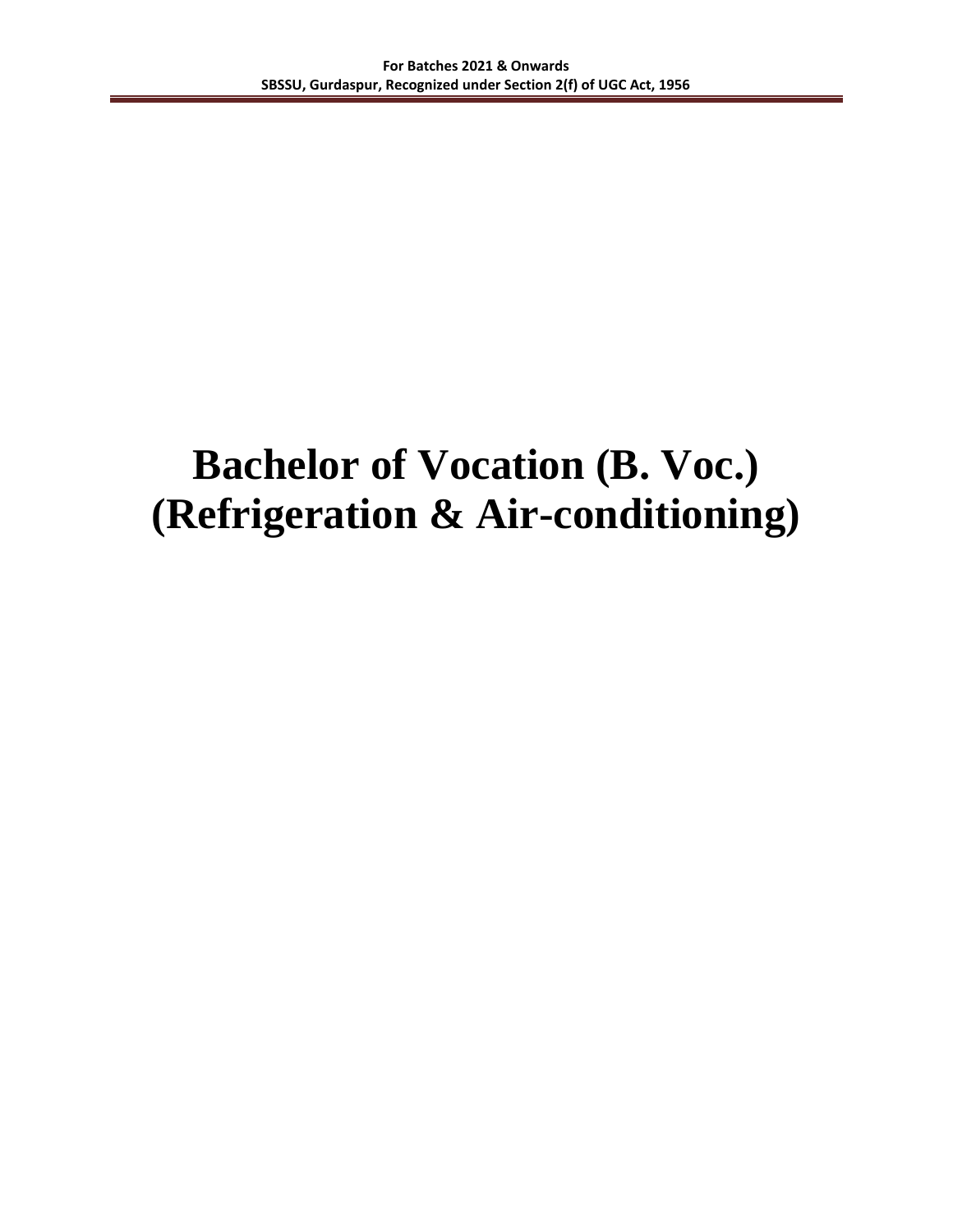## **B. Voc. (Refrigeration & Air-conditioning)**

| Duration of course* | $: 3 \text{ years}$    |
|---------------------|------------------------|
| Eligibility         | $\div$ +2 (any stream) |

## **\*Exit Options**

The programme allows exit of a student in an intermediate stage and exit options will be as follows-

| <b>Exit Point</b> | <b>Duration</b> | <b>Certificate/Diploma/Degree offered</b>   |
|-------------------|-----------------|---------------------------------------------|
| First exit        | After 1 year    | Diploma in Vocation (D. Voc.)               |
| Second exit       | After 2 years   | Advanced Diploma in Vocation (Adv. D. Voc.) |
| Third exit        | After 3 years   | Bachelor of Vocation (B. Voc.)              |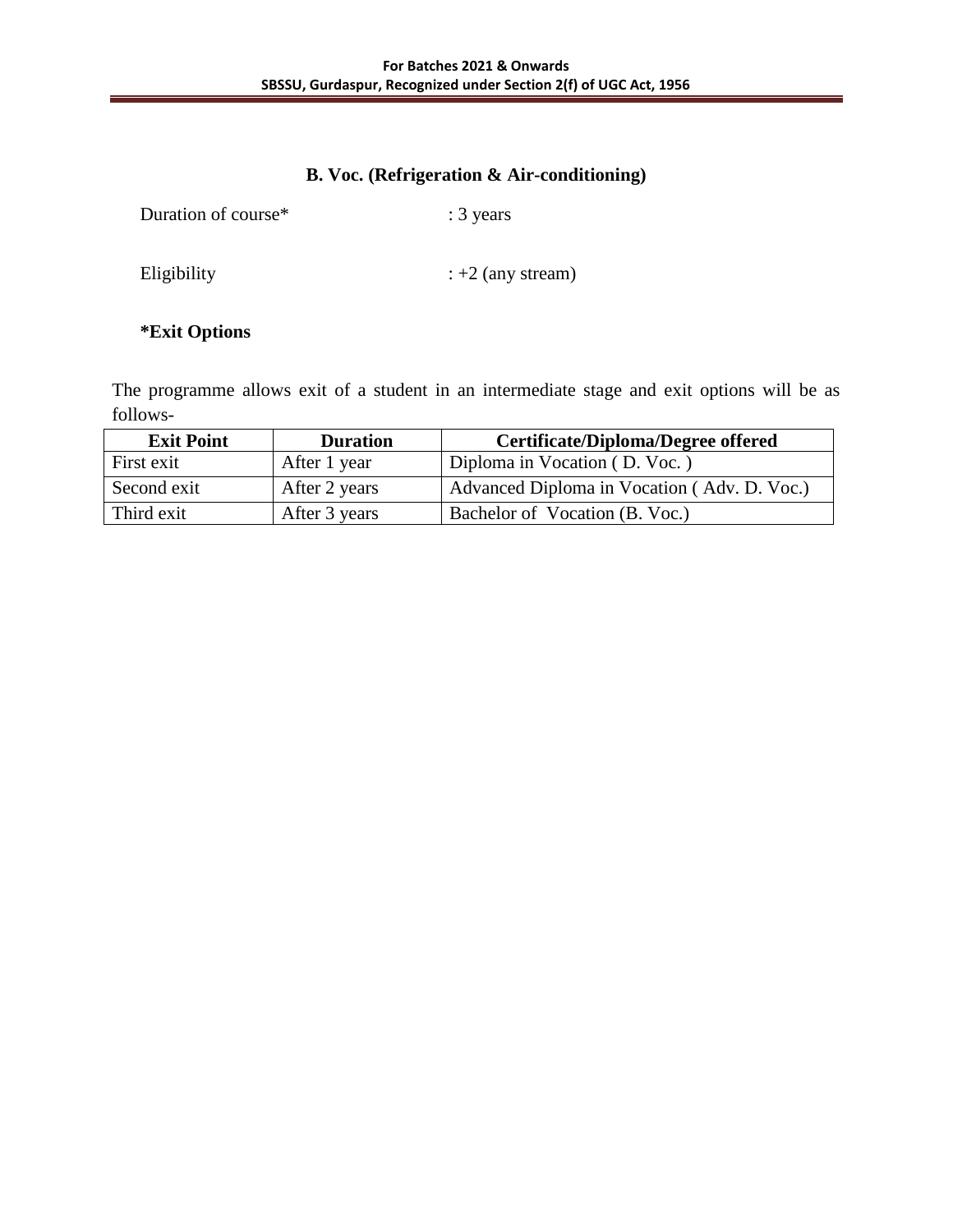| Bachelor of Vocation (B. Voc.) Refrigeration and Air Conditioning |                                     |    |                         |                         |                 |                           |              |                |  |  |  |
|-------------------------------------------------------------------|-------------------------------------|----|-------------------------|-------------------------|-----------------|---------------------------|--------------|----------------|--|--|--|
| <b>Course</b>                                                     | Title of the course                 | L  | T                       | $\overline{\mathbf{P}}$ |                 | <b>Marks Distribution</b> | <b>Total</b> | <b>Credits</b> |  |  |  |
| Code                                                              |                                     |    |                         |                         | <b>Internal</b> | <b>External</b>           | <b>Marks</b> |                |  |  |  |
|                                                                   | <b>General Academic Components</b>  |    |                         |                         |                 |                           |              |                |  |  |  |
| <b>BVRAC-</b>                                                     | Fundamentals of                     | 3  | $\mathbf{1}$            |                         | 25              | 75                        | 100          | $\overline{4}$ |  |  |  |
| 21101                                                             | Computers                           |    |                         |                         |                 |                           |              |                |  |  |  |
| <b>BVRAC-</b>                                                     | Basic Electrical &                  | 3  | $\mathbf{1}$            |                         | 25              | 75                        | 100          | $\overline{4}$ |  |  |  |
| 21102                                                             | <b>Electronics Engineering</b>      |    |                         |                         |                 |                           |              |                |  |  |  |
| <b>BVRAC-</b>                                                     | Computer Lab.                       |    |                         | 6                       | 75              | 25                        | 100          | 3              |  |  |  |
| 21103                                                             |                                     |    |                         |                         |                 |                           |              |                |  |  |  |
|                                                                   | <b>Skill Development Components</b> |    |                         |                         |                 |                           |              |                |  |  |  |
| <b>BVRAC-</b>                                                     | Thermodynamics in                   |    |                         |                         |                 |                           |              |                |  |  |  |
| 21104                                                             | Refrigeration & Air                 | 3  | 1                       |                         | 25              | 75                        | 100          | 4              |  |  |  |
|                                                                   | Conditioning                        |    |                         |                         |                 |                           |              |                |  |  |  |
| <b>BVRAC-</b>                                                     | <b>Basic Heat Transfer</b>          | 3  | 1                       |                         | 25              | 75                        | 100          | $\overline{4}$ |  |  |  |
| 21105                                                             |                                     |    |                         |                         |                 |                           |              |                |  |  |  |
| <b>BVRAC-</b>                                                     | Heat Transfer Lab.                  |    |                         | $\overline{2}$          | 75              | 25                        | 100          | 1              |  |  |  |
| 21106                                                             |                                     |    |                         |                         |                 |                           |              |                |  |  |  |
| <b>BVRAC-</b>                                                     | Project $-I$ <sup>#</sup>           |    |                         |                         | 150             | 50                        | 200          | 10             |  |  |  |
| 21107                                                             |                                     |    |                         |                         |                 |                           |              |                |  |  |  |
|                                                                   | <b>Total</b>                        | 12 | $\overline{\mathbf{4}}$ | 8                       | 400             | 400                       | 800          | 30             |  |  |  |

**#Concerned Head of Department will assign Project-I to faculty member(s) as coordinator with Load of 2 hrs/week.**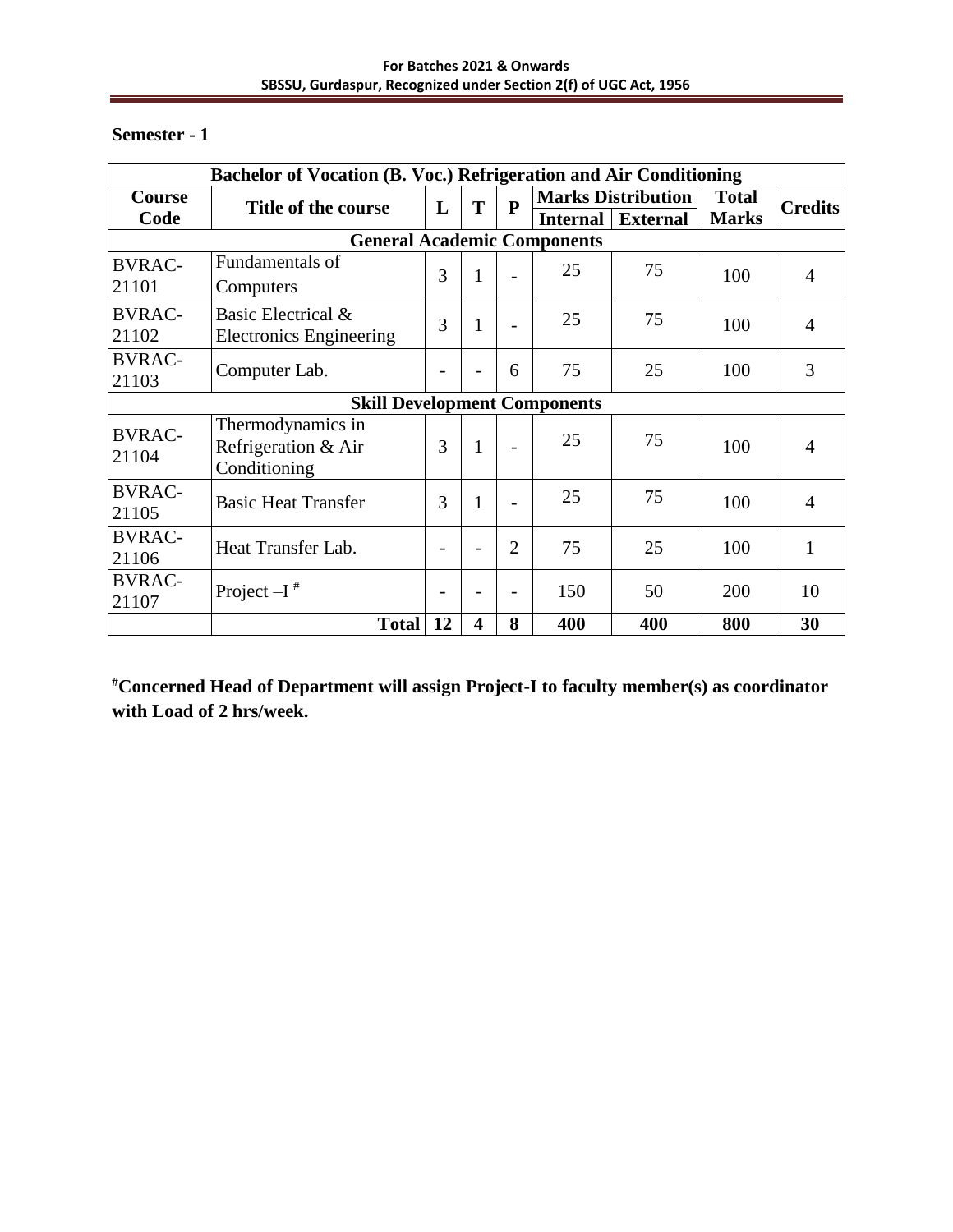| Bachelor of Vocation (B. Voc.) Refrigeration and Air Conditioning |                                                          |                        |                         |                |                                     |                 |              |                |  |  |  |  |
|-------------------------------------------------------------------|----------------------------------------------------------|------------------------|-------------------------|----------------|-------------------------------------|-----------------|--------------|----------------|--|--|--|--|
| Course                                                            | <b>Course Title</b>                                      | <b>Load Allocation</b> |                         |                | <b>Marks Distribution</b>           |                 | <b>Total</b> | <b>Credits</b> |  |  |  |  |
| Code                                                              |                                                          | L                      | T                       | P              | <b>Internal</b>                     | <b>External</b> | <b>Marks</b> |                |  |  |  |  |
|                                                                   | <b>General Academic Components</b>                       |                        |                         |                |                                     |                 |              |                |  |  |  |  |
| <b>BVHU-</b><br>21201                                             | <b>Communication Skills</b><br>in English                | 3                      | 1                       |                | 25                                  | 75              | 100          | $\overline{4}$ |  |  |  |  |
| <b>BVRAC</b><br>$-21201$                                          | Workshop Technology                                      | 3                      | 1                       |                | 25                                  | 75              | 100          | $\overline{4}$ |  |  |  |  |
| <b>BVRAC</b><br>$-21202$                                          | <b>Workshop Practice</b>                                 |                        |                         | 6              | 75                                  | 25              | 100          | 3              |  |  |  |  |
|                                                                   |                                                          |                        |                         |                | <b>Skill Development Components</b> |                 |              |                |  |  |  |  |
| <b>BVRAC</b><br>$-21203$                                          | RAC piping system                                        | 3                      | 1                       |                | 25                                  | 75              | 100          | $\overline{4}$ |  |  |  |  |
| <b>BVRAC</b><br>$-21204$                                          | <b>Basics of Refrigeration</b><br>$&$ Air Conditioning–I | 3                      | 1                       |                | 25                                  | 75              | 100          | $\overline{4}$ |  |  |  |  |
| <b>BVRAC</b><br>$-21205$                                          | RAC Lab.-I                                               |                        |                         | $\overline{2}$ | 75                                  | 25              | 100          | $\mathbf{1}$   |  |  |  |  |
| <b>BVRAC</b><br>$-21206$                                          | Project-II $#$                                           |                        |                         |                | 150                                 | 50              | 200          | 10             |  |  |  |  |
|                                                                   | <b>Total</b>                                             | 12                     | $\overline{\mathbf{4}}$ | 8              | 400                                 | 400             | 800          | 30             |  |  |  |  |

**#Concerned Head of Department will assign Project-II to faculty member(s) as coordinator with Load of 2 hrs/week.**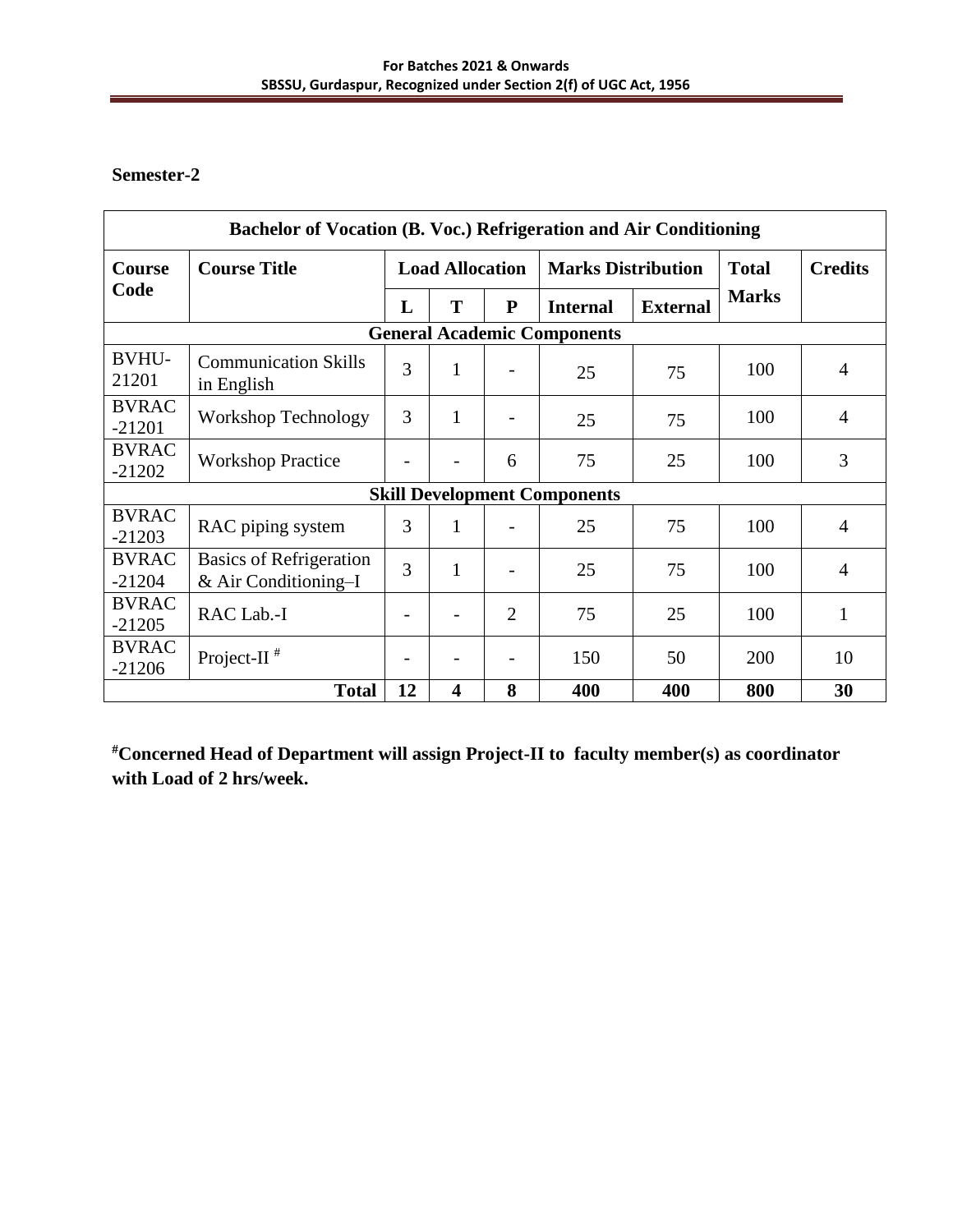| Bachelor of Vocation (B. Voc.) Refrigeration and Air Conditioning |                                        |                 |   |                          |                 |                                              |                              |                |  |
|-------------------------------------------------------------------|----------------------------------------|-----------------|---|--------------------------|-----------------|----------------------------------------------|------------------------------|----------------|--|
| <b>Course</b><br>Code                                             | Title of the course                    | L               | T | $\mathbf{P}$             | <b>Internal</b> | <b>Marks Distribution</b><br><b>External</b> | <b>Total</b><br><b>Marks</b> | <b>Credits</b> |  |
|                                                                   | <b>General Academic Components</b>     |                 |   |                          |                 |                                              |                              |                |  |
| <b>BVRAC-</b><br>21301                                            | <b>Environmental Studies</b>           | 3               | 1 | $\overline{a}$           | 25              | 75                                           | 100                          | 4              |  |
| <b>BVRAC-</b><br>21302                                            | Fundamentals of<br>Refrigeration       | 4               | 1 | $\overline{a}$           | 25              | 75                                           | 100                          | 5              |  |
| <b>BVRAC-</b><br>21303                                            | <b>Industrial Management</b>           | 3               | 1 |                          | 25              | 75                                           | 100                          | 4              |  |
|                                                                   | <b>Skill Development Components</b>    |                 |   |                          |                 |                                              |                              |                |  |
| <b>BVRAC-</b><br>21304                                            | Metrology and Measuring<br>Instruments | 3               | 1 | $\overline{\phantom{0}}$ | 25              | 75                                           | 100                          | 4              |  |
| <b>BVRAC-</b><br>21305                                            | Metrology and Measuring<br>Lab.        |                 |   | 2                        | 75              | 25                                           | 100                          | 1              |  |
| <b>BVRAC-</b><br>21306                                            | Refrigeration Lab.-II                  | $\qquad \qquad$ |   | 4                        | 75              | 25                                           | 100                          | $\overline{2}$ |  |
| <b>BVRAC-</b><br>21307                                            | Project-III $#$                        | $\qquad \qquad$ |   |                          | 150             | 50                                           | <b>200</b>                   | 10             |  |
|                                                                   | <b>Total</b>                           | 13              | 4 | 6                        | 400             | 400                                          | 800                          | 30             |  |

**#Concerned Head of Department will assign Project-III to faculty member(s) as Coordinator with Load of 2 hrs/week.**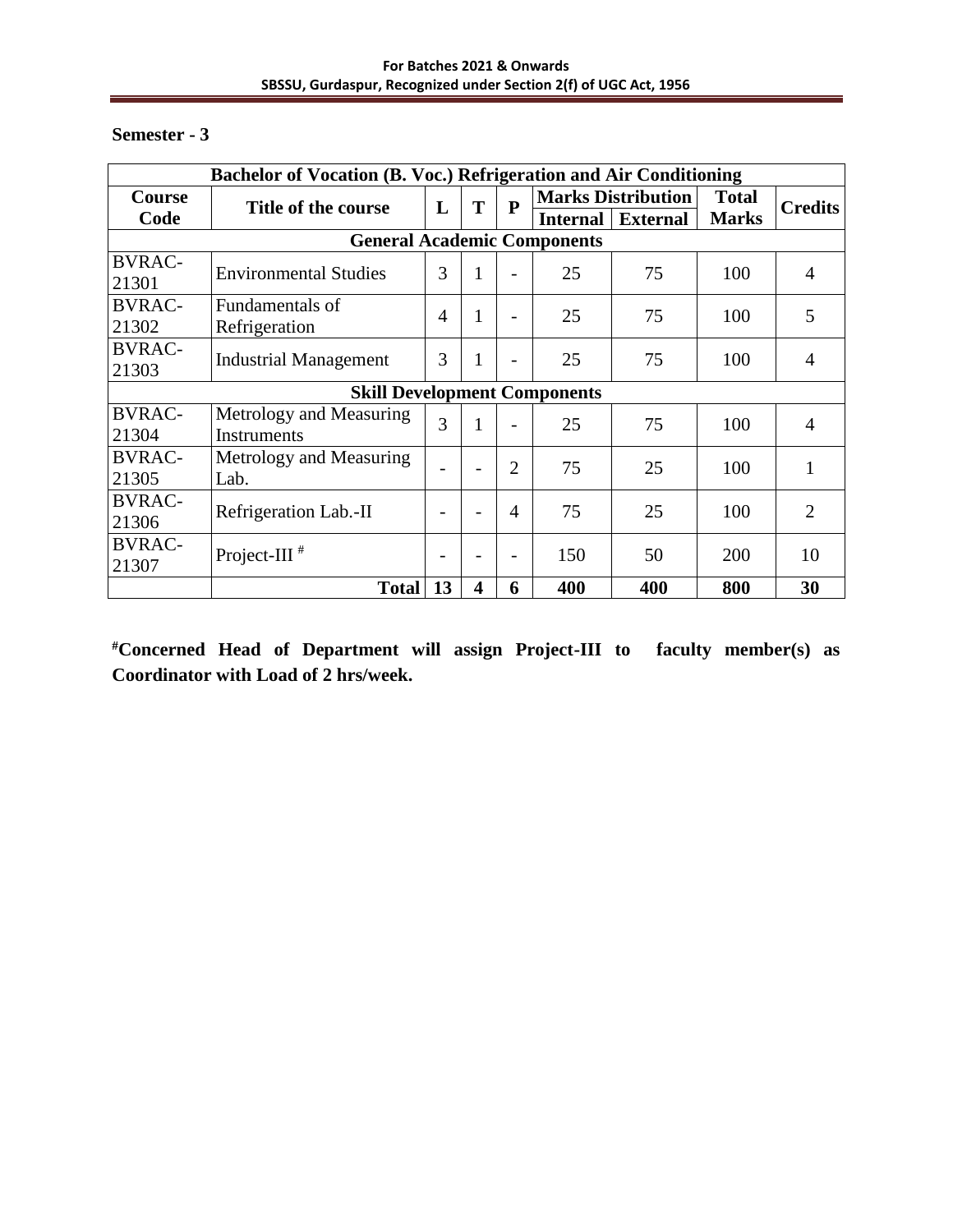| Bachelor of Vocation (B. Voc.) Refrigeration and Air Conditioning |                                                       |                          |              |                |                           |                 |              |                |  |  |
|-------------------------------------------------------------------|-------------------------------------------------------|--------------------------|--------------|----------------|---------------------------|-----------------|--------------|----------------|--|--|
| Course                                                            | Title of the course                                   | L                        | T            | $\mathbf{P}$   | <b>Marks Distribution</b> |                 | <b>Total</b> |                |  |  |
| Code                                                              |                                                       |                          |              |                | <b>Internal</b>           | <b>External</b> | <b>Marks</b> | <b>Credits</b> |  |  |
|                                                                   | <b>General Academic Components</b>                    |                          |              |                |                           |                 |              |                |  |  |
| <b>BVRAC-</b>                                                     | <b>Fundamentals of Air-</b>                           | 3                        | 1            |                | 25                        | 75              | 100          | 4              |  |  |
| 21401                                                             | conditioning                                          |                          |              |                |                           |                 |              |                |  |  |
| <b>BVRAC-</b><br>21402                                            | <b>Engineering Materials</b>                          | 3                        | $\mathbf{1}$ | -              | 25                        | 75              | 100          | 4              |  |  |
| <b>BVRAC-</b><br>21403                                            | Refrigerants                                          | 3                        | 1            |                | 25                        | 75              | 100          | 4              |  |  |
|                                                                   | <b>Skill Development Components</b>                   |                          |              |                |                           |                 |              |                |  |  |
|                                                                   | Elective -I (Anyone from BVRAC-21404 and BVRAC-21405) |                          |              |                |                           |                 |              |                |  |  |
| <b>BVRAC-</b>                                                     |                                                       | $\overline{2}$           |              |                |                           |                 |              | 3              |  |  |
| 21404                                                             | <b>RAC</b> Standards                                  |                          | 1            | $\overline{a}$ | 25                        | 75              | 100          |                |  |  |
| <b>BVRAC-</b>                                                     |                                                       | $\overline{2}$           | 1            |                | 25                        | 75              | 100          | 3              |  |  |
| 21405                                                             | <b>RAC</b> Equipment                                  |                          |              |                |                           |                 |              |                |  |  |
| <b>BVRAC-</b>                                                     |                                                       | 3                        | 1            |                | 25                        | 75              | 100          | 4              |  |  |
| 21406                                                             | Cooling Towers & AHU                                  |                          |              | $\overline{a}$ |                           |                 |              |                |  |  |
| <b>BVRAC-</b>                                                     |                                                       |                          |              | $\overline{2}$ |                           |                 |              |                |  |  |
| 21407                                                             | Air-Conditioning Lab.-II                              | $\overline{\phantom{0}}$ |              |                | 75                        | 25              | 100          | 1              |  |  |
| <b>BVRAC-</b><br>21408                                            | Project-IV $*$                                        |                          |              |                | 150                       | 50              | 200          | 10             |  |  |
|                                                                   | <b>Total</b>                                          | <b>16</b>                | 6            | $\overline{2}$ | 350                       | 450             | 800          | 30             |  |  |

**#Concerned Head of Department will assign Project-IV to faculty member(s) as coordinator with Load of 2 hrs/week.**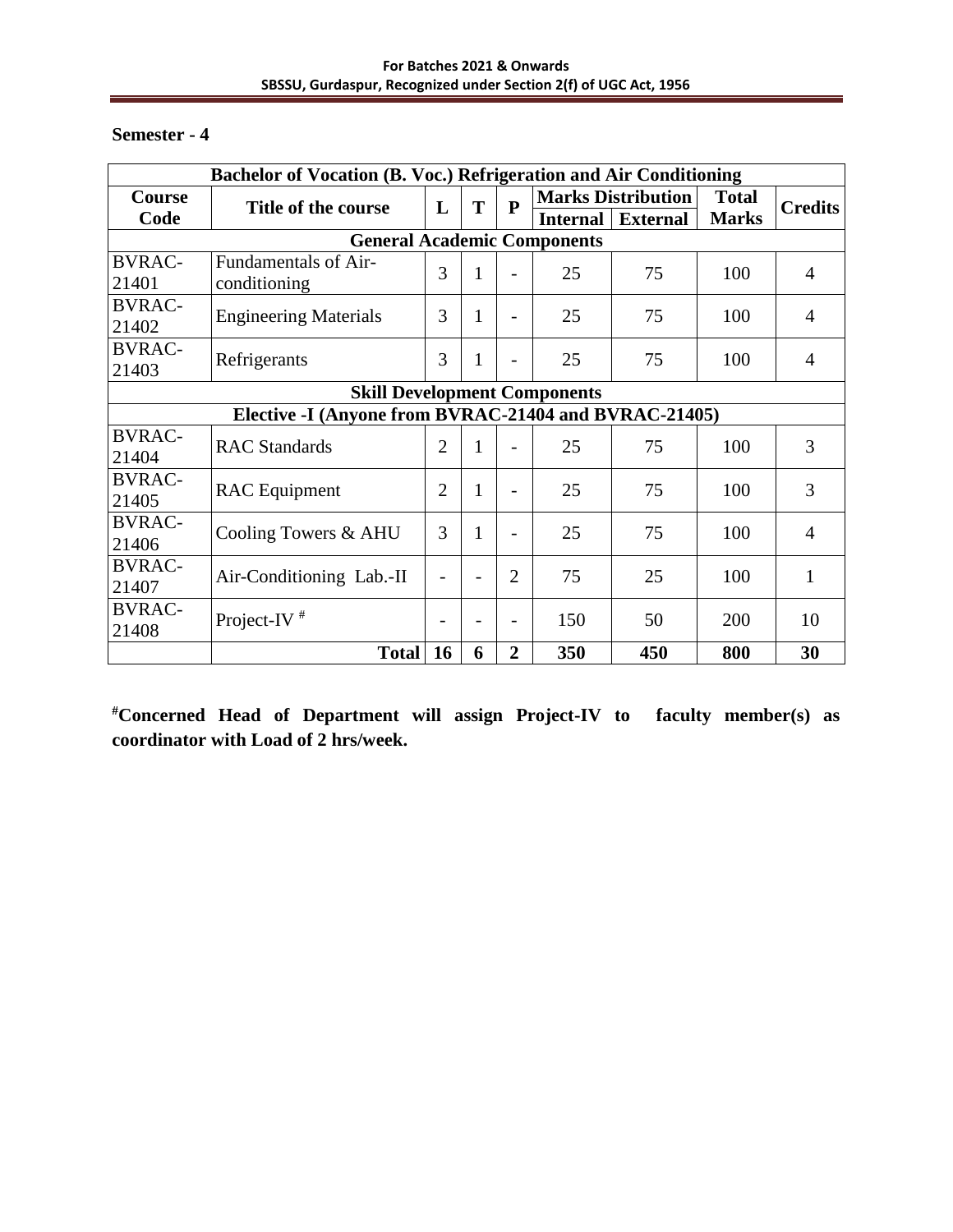| Bachelor of Vocation (B. Voc.) Refrigeration and Air Conditioning |                                                        |                          |                         |                          |                           |                 |              |                |  |  |
|-------------------------------------------------------------------|--------------------------------------------------------|--------------------------|-------------------------|--------------------------|---------------------------|-----------------|--------------|----------------|--|--|
| <b>Course</b>                                                     | Title of the course                                    | L                        | T                       | $\mathbf{P}$             | <b>Marks Distribution</b> |                 | <b>Total</b> |                |  |  |
| Code                                                              |                                                        |                          |                         |                          | <b>Internal</b>           | <b>External</b> | <b>Marks</b> | <b>Credits</b> |  |  |
|                                                                   | <b>General Academic Components</b>                     |                          |                         |                          |                           |                 |              |                |  |  |
| <b>BVRAC-</b>                                                     |                                                        | $\overline{4}$           |                         |                          |                           | 75              |              | 5              |  |  |
| 21501                                                             | Safety in RAC                                          |                          | 1                       | $\overline{\phantom{0}}$ | 25                        |                 | 100          |                |  |  |
|                                                                   | Elective -II (Anyone from BVRAC-21502 and BVRAC-21503) |                          |                         |                          |                           |                 |              |                |  |  |
| <b>BVRAC-</b>                                                     | <b>Human Resource</b>                                  | 3                        |                         |                          |                           |                 |              |                |  |  |
| 21502                                                             | Management                                             |                          |                         | $\overline{\phantom{0}}$ | 25                        | 75              | 100          | $\overline{4}$ |  |  |
| <b>BVRAC-</b>                                                     |                                                        |                          |                         |                          |                           |                 |              |                |  |  |
| 21503                                                             | <b>Economics</b> for Engineers                         | 3                        | 1                       | $\overline{\phantom{a}}$ | 25                        | 75              | 100          | $\overline{4}$ |  |  |
| <b>BVRAC-</b>                                                     |                                                        |                          |                         |                          |                           |                 |              |                |  |  |
| 21504                                                             | Entrepreneurship                                       | 3                        |                         |                          | 25                        | 75              | 100          | 4              |  |  |
|                                                                   | <b>Skill Development Components</b>                    |                          |                         |                          |                           |                 |              |                |  |  |
| <b>BVRAC-</b>                                                     | Maintenance of                                         |                          |                         |                          |                           |                 |              |                |  |  |
|                                                                   | Refrigeration & Air-                                   | $\overline{4}$           | 1                       |                          | 25                        | 75              | 100          | 5              |  |  |
| 21505                                                             | conditioning systems                                   |                          |                         |                          |                           |                 |              |                |  |  |
| <b>BVRAC-</b>                                                     |                                                        |                          |                         |                          |                           |                 |              | $\overline{2}$ |  |  |
| 21506                                                             | Air-Conditioning Lab.-III                              | $\overline{\phantom{0}}$ |                         | $\overline{4}$           | 75                        | 25              | 100          |                |  |  |
| <b>BVRAC-</b>                                                     |                                                        |                          |                         |                          | 150                       |                 |              | 10             |  |  |
| 21507                                                             | Project-V $#$                                          |                          |                         | $\overline{a}$           |                           | 50              | 100          |                |  |  |
|                                                                   | <b>Total</b>                                           | 14                       | $\overline{\mathbf{4}}$ | 04                       | 325                       | 375             | 700          | 30             |  |  |

**#Concerned Head of Department will assign Project-V to faculty member(s) as coordinator with Load of 2 hrs/week.** 

## **Semester - 6**

| Bachelor of Vocation (B. Voc.) Refrigeration and Air Conditioning |                            |   |   |   |          |                      |              |                |  |  |
|-------------------------------------------------------------------|----------------------------|---|---|---|----------|----------------------|--------------|----------------|--|--|
|                                                                   |                            |   | T | D |          | <b>Maximum Marks</b> | <b>Total</b> | <b>Credits</b> |  |  |
| Code                                                              | Title of the course        |   |   |   | Internal | <b>External</b>      | <b>Marks</b> |                |  |  |
| <b>BVRAC-</b><br>21601                                            | <b>Industrial Training</b> | - |   |   | 250      | 450                  | 700          | 30             |  |  |
|                                                                   | <b>Total</b>               | - |   |   | 250      | 450                  | 700          | 30             |  |  |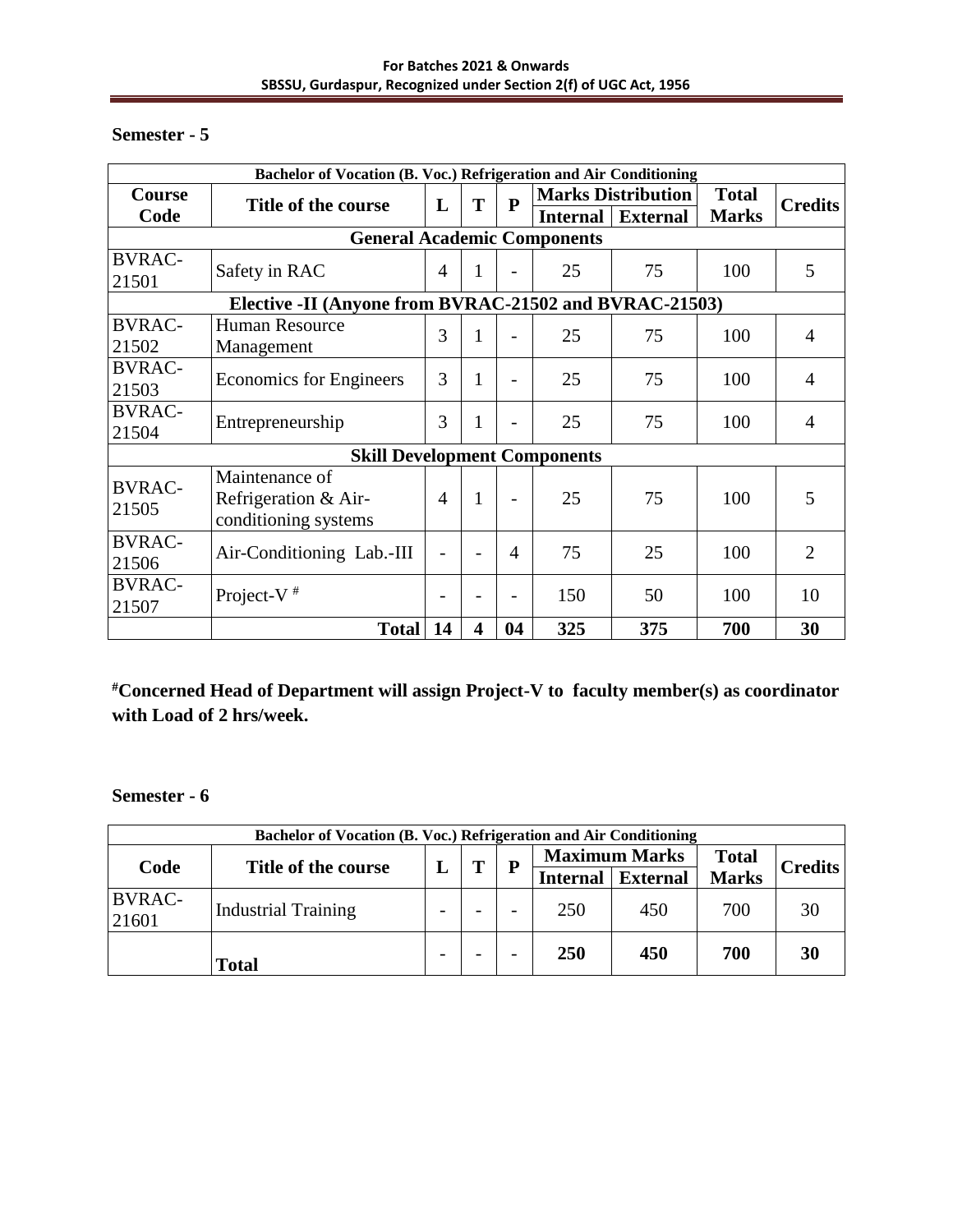# **First Semester Refrigeration and Air conditioning**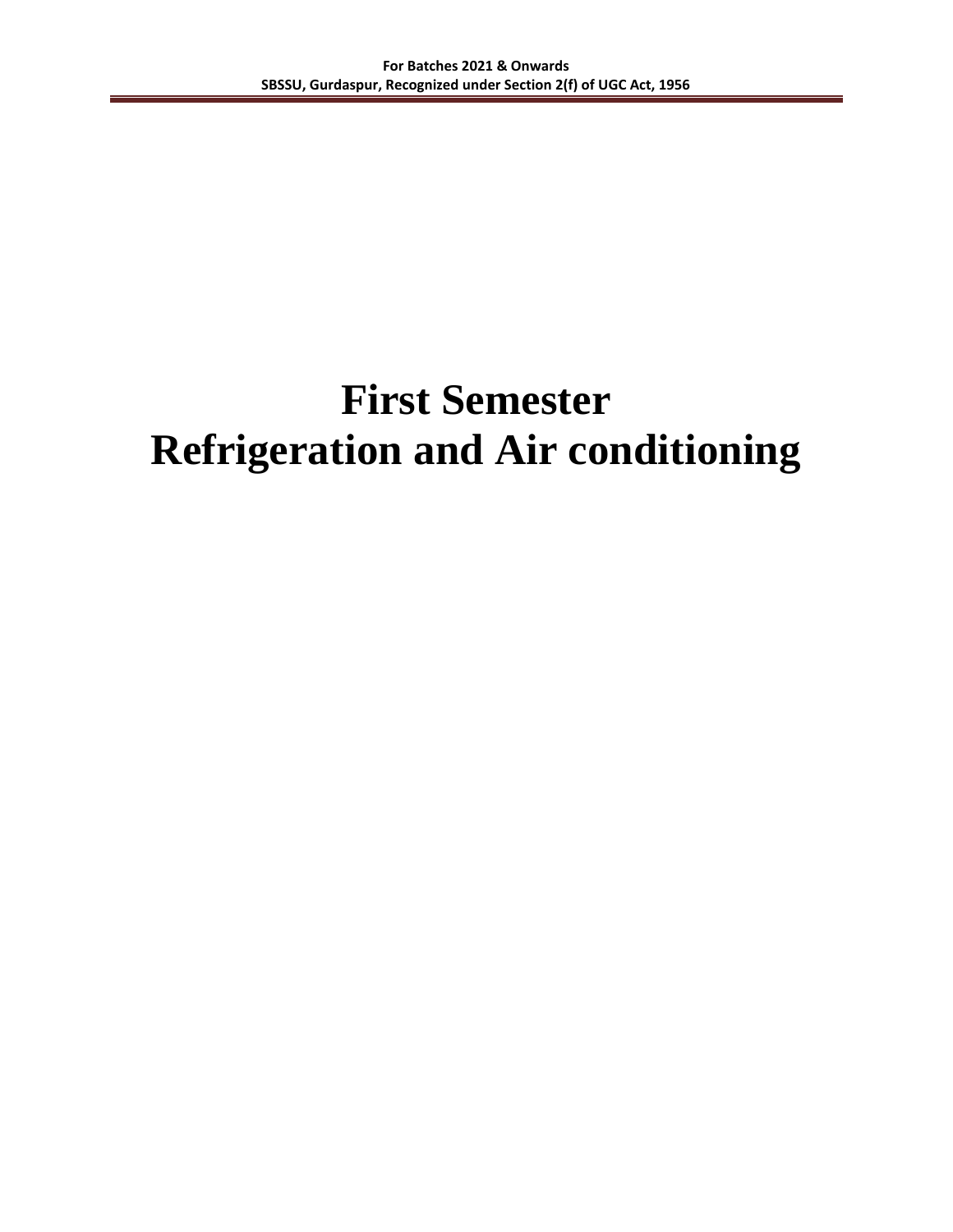#### **Fundamentals of Computers (BVRAC-21101)**

 **L-T-P 3-1-0**

**Internal Marks: 25 External Marks: 75 Total Marks: 100**

### **UNIT – I**

- What is Computer, Block Diagram (Components), Application of Computer, Booting of Computer System

- Elements of Computer System (Input devices(Keyboard, Scanner, Mouse),

Output devices– (Printer, Monitor), Storage Devices– (Magnetic Disk, Optical Disks)

- What is Operating System, Types of Operating System (Multitasking, Multi-programming,

Multiprocessing)

## **UNIT – II**

- Introduction to Windows Vista
- Parts of Windows Screen (Desktop icons, Windows (Application Window, Document window)
- Introduction to MS Office
- Introduction to MS Word ( Word 2003)
- Parts of Word Window (Title Bar, Menu Bar)
- Opening, Closing and saving a word Document
- Font Dialog Box
- Page Setup
- Editing a word document (Cut, Copy, Paste, Bold, Italic, Underline)
- Print Dialog Box
- Creating a Table, Operations on Table in MS Word

## TEXT BOOKS:

- Computers Fundamentals and Architecture by B. Ram
- William Stallings, Operating System, Pearson Education
- Norton, Introduction to Computers, McGraw Hill

## REFRENCES BOOKS:

- P C Software for Windows by R K Taxali
- P C Software Bible by S.Jaiswal
- Computers Today: Suresh K.Basandra
- Operating System: Achyut S. Godbole
- Understanding Computer Fundamentals & Dos By G.K. Iyer
- MS-Office Interactive course by Greg Perry, Techmedia
- MS Office Complete Reference TMH Publication.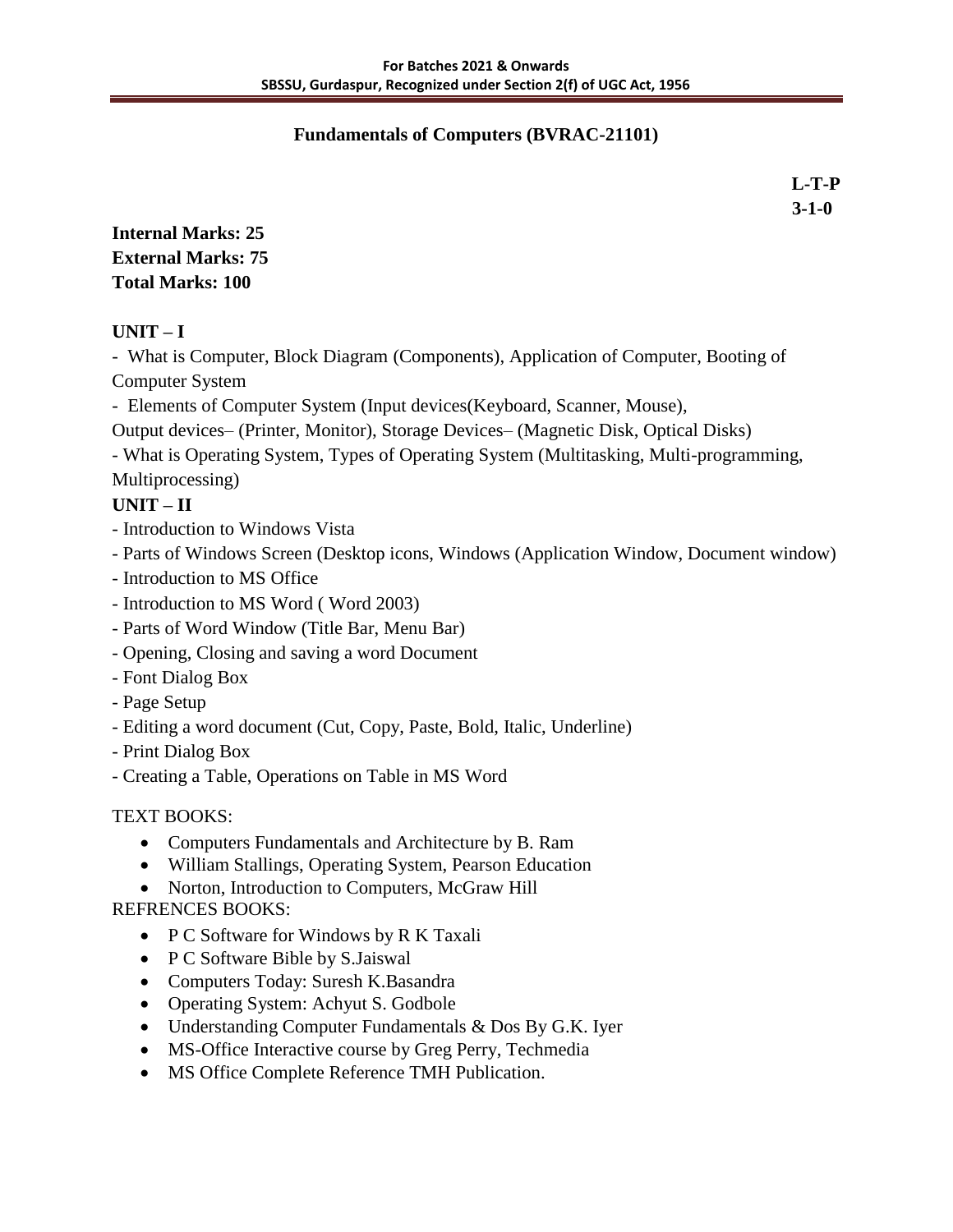#### **Basic Electrical & Electronics Engineering (BVRAC-21102)**

**L-T-P 3-1-0**

## **Internal Marks: 25 External Marks: 75 Total Marks: 100**

## $\textbf{Unit} - \textbf{I}$

Nature of Electricity, A brief review of various applications of electricity, Introduction to DC and AC circuits, difference between Alternating current & Direct current, Ohm's Lawstatement, Circuit elements & their Characteristics - Resistor, capacitor & inductance, Voltage-Current relations for resistor, inductor, capacitor , Kirchhoff's Current and Voltage Law, Ideal sources –equivalent resistor, current division, voltage division, Electrical quantities- Charge, Current, Voltage, Power, Electrical Energy, Electrical Potential and their units.

## **UNIT – II**

Introduction to simple magnetic circuits, Concept of Faraday's laws of Electromagnetic induction, production of alternating e.m.f. – single phase system.

## **UNIT – III**

Basic principles and classification of Indicating instruments, Analog and Digital multimeter & Voltmeter, Measurement of Power ,energy & resistance, Control and Protection devices- Relays, Circuit Breaker, fuses MCB, LCB.

## **UNIT – IV**

.

Difference between conductors, insulators and semi conductors, Formation of  $p \& n$  type semiconductors**;** P-N junction Diode, ideas of**-** LDR; Electronic instruments– Analog multimeter & Digital voltmeter, Physical quantities measured with digital and analog multimeter.

#### **Recommended Books:**

1. Fundamental of Electrical and Electronic Engineering by B.L Theraja; S. Chand and Company, New Delhi.

- 2. Basic Electronic and Electrical Engineering by Bhattacharya SK, Pearson Education.
- 3. Basic Electronic and Electrical Engineering by D.P. Kothari, I.J. Nagrath; McGraw Hill Education Private Limited.
- 4. Principles of Electrical Engineering by Gupta BR; S. Chand and Company, New Delhi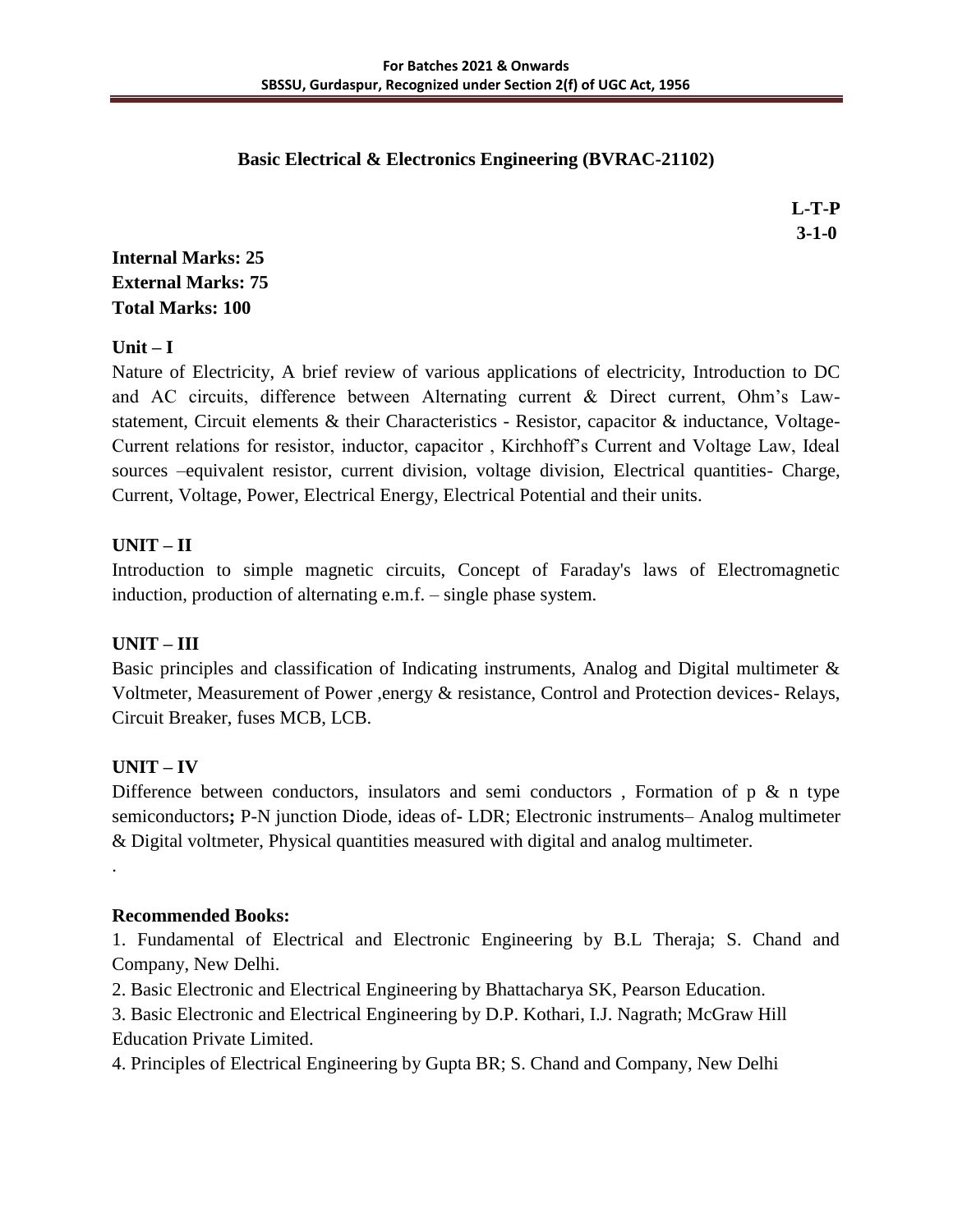#### **Computer Lab. (BVRAC-21103)**

 **L-T-P 0-0-6**

**Internal Marks: 75 External Marks: 25 Total Marks: 100**

Practical based on Fundamentals of Computer, based on contents studied in theory class (Fundamentals of Computers - BVRAC-101) on

- MS Word and
- Window 10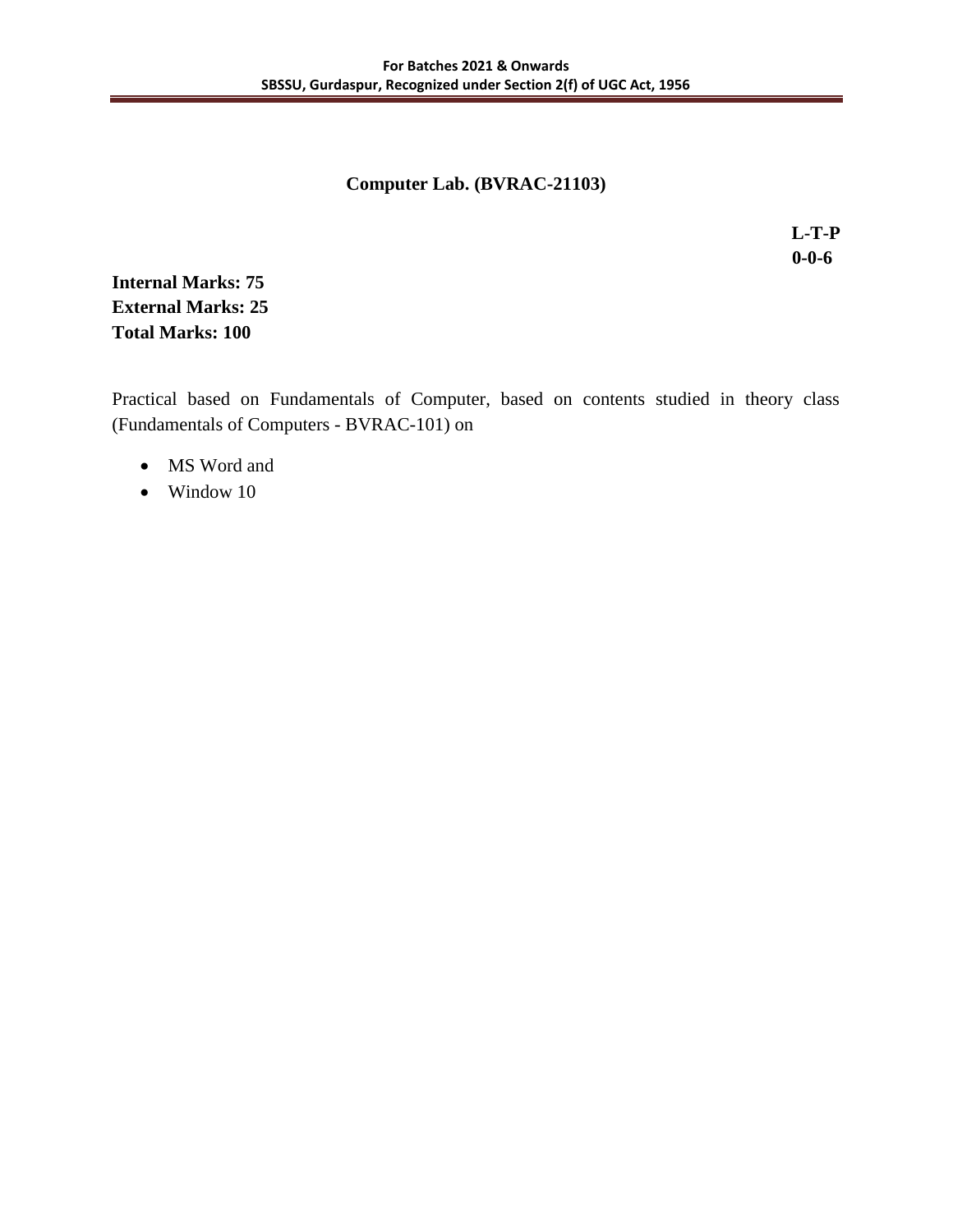#### **Thermodynamics in Refrigeration & Air Conditioning (BVRAC-21104)**

 **L-T-P 3-1-0**

## **Internal Marks: 25 External Marks: 75 Total Marks: 100**

## **UNIT – I**

Definition of thermodynamic terms: System, surroundings, Types of systems, intensive and extensive properties, Thermal equilibrium, Thermodynamic processes: isothermal, isobaric, isochoric, adiabatic, polytropic, throttling, free-expansion; Temperature: different scales of temperature, instruments used for measuring temperature, reversible and irreversible processes, first and second law of thermodynamics.

### **UNIT – II**

Heat, work, various methods of heat flow: conduction, convection, radiation, specific heat, sensible heat, latent heat of vapour & fusion, specific heat of gases & units of heat, melting and boiling point, absolute temperature, difference between heat and temperature, condensation, vaporization.

#### **UNIT – III**

Applications of Thermodynamics: Carnot cycle, refrigerator and heat pump, refrigeration, equipments used in refrigeration, application of RAC, methods of refrigeration, terminology of refrigeration, definition of TON as applied to refrigeration, C.O.P., refrigeration effect.

#### **List of Reference Books:**

- 1. Refrigeration & Air-Conditioning, By S. Domkundwar; Dhanpat Rai & Sons
- 2. Refrigeration & Air-Conditioning, By S.C. Arora; Dhanpat Rai & Sons
- 3. A Course in Thermodynamics, By P.L. Batlaney; Khanna Publishers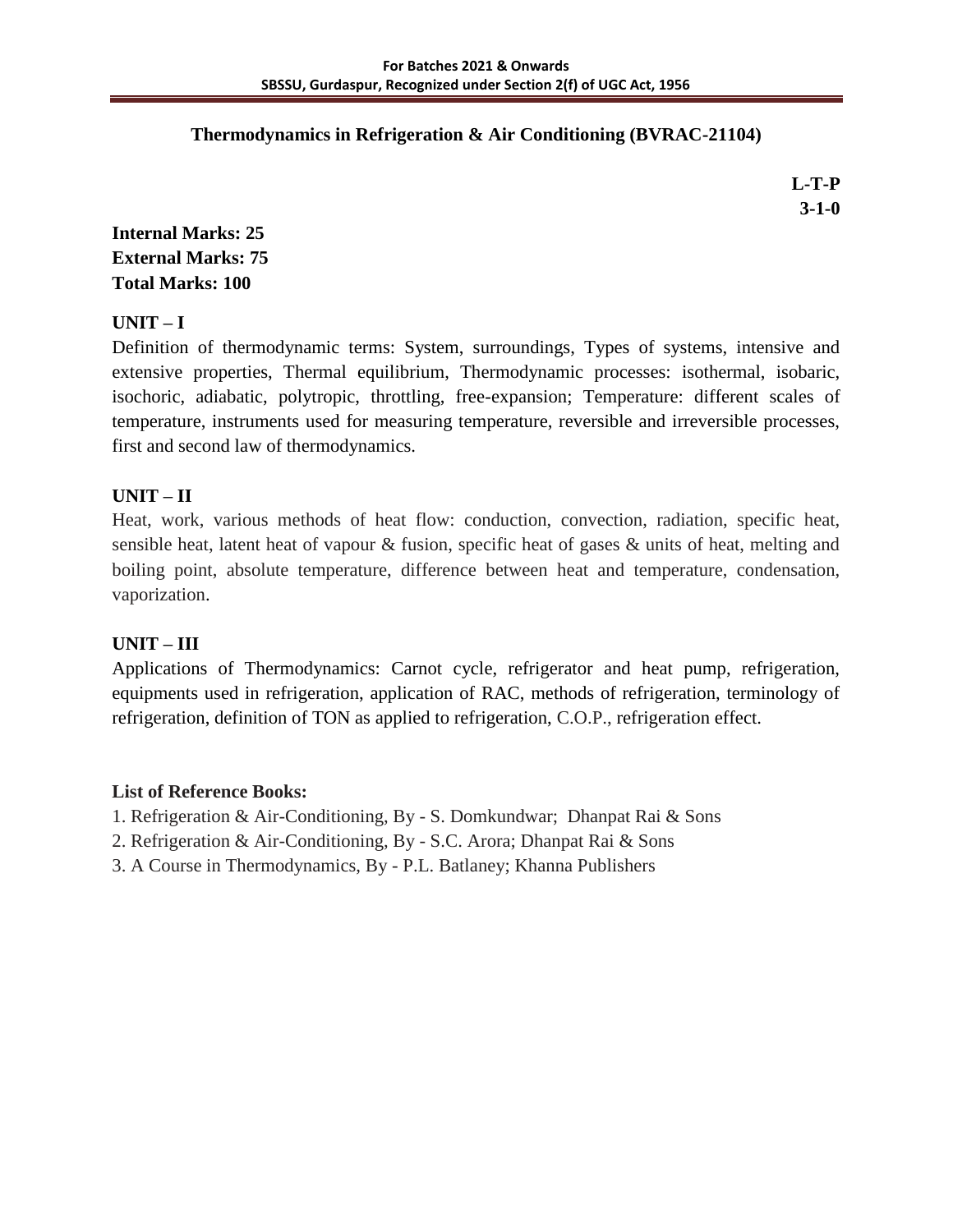#### **Basic Heat Transfer (BVRAC-21105)**

 **L-T-P 3-1-0**

## **Internal Marks: 25 External Marks: 75 Total Marks: 100**

**Unit - I**

Basics of heat transfer; convection, radiation; Definition of conduction; Thermal conductivity; overall heat transfer coefficient of Composite Wall; heat transfer coefficient of Lagged Pipe; Thermal Conductivity of given Metal Rod.

#### **Unit - II**

Introduction to Natural and Forced Convection ; heat transfer coefficient of Pin-Fin; Determination of heat transfer coefficient of Natural Convection; Determination of heat transfer coefficient of Forced Convection.

### **Unit - III**

Introduction to radiation; Determination of Stefan Boltzman Constant; Determination of Emissivity of test plate.

## **Unit - IV**

Determination of effectiveness and overall heat transfer coefficient using Parallel and Counter flow Heat Exchanger; Determination of heat transfer coefficient in drop and film wise condensation; Determination of Critical Heat flux; Study of heat pipe and its demonstration.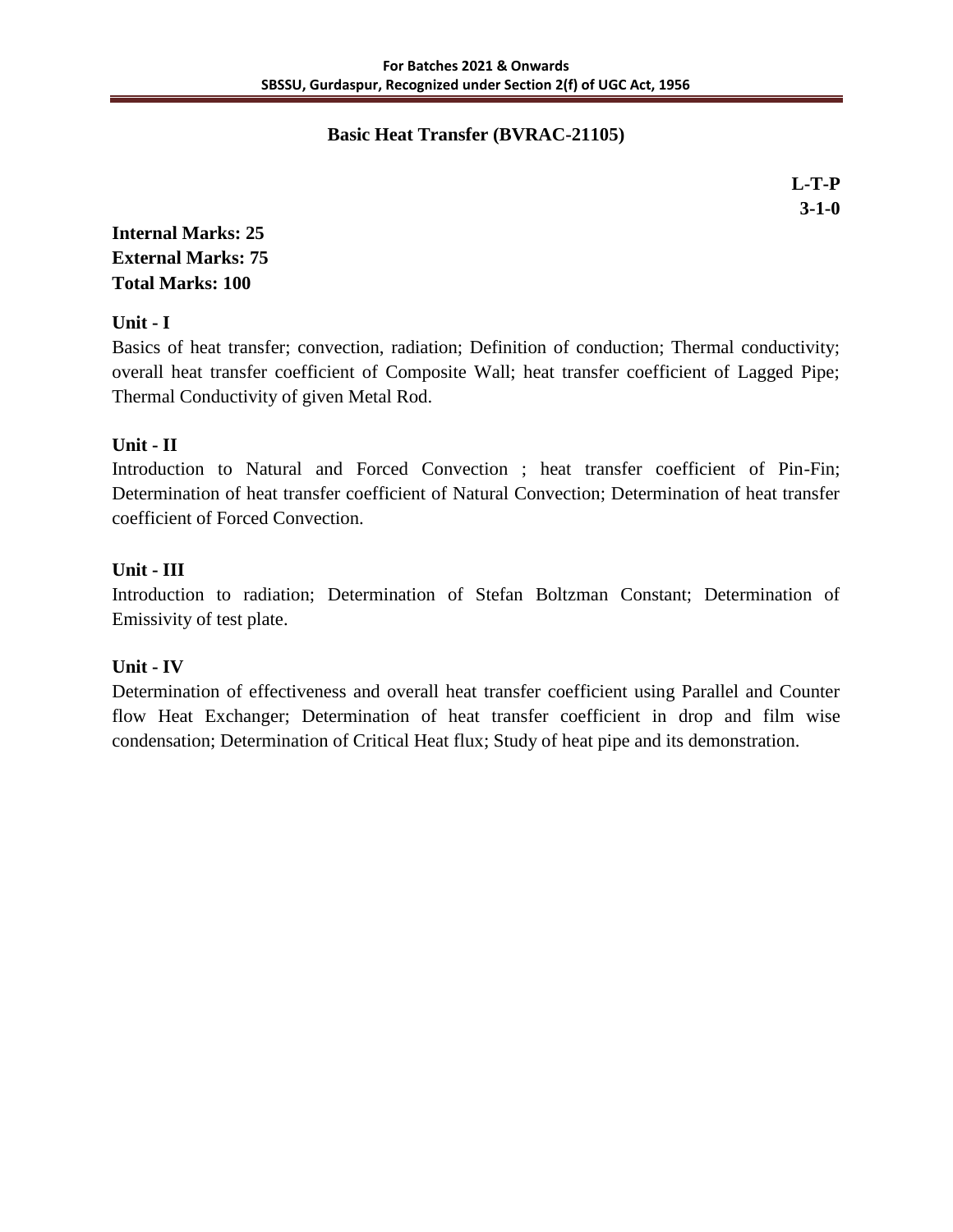#### **Heat Transfer Lab. (BVRAC-21106)**

 **L-T-P 0-0-2**

**Internal Marks: 75 External Marks: 25 Total Marks: 100**

#### **List of experiments:**

1. Determination of Thermal conductivity of insulation powder

2. Determination of Thermal Conductivity of given Metal Rod

3. Determination of heat transfer coefficient of Pin-Fin (Natural and Forced Convection)

4. Determination of heat transfer coefficient of Natural Convection

5. Determination of Stefan Boltzman Constant

6. Determination of effectiveness and overall heat transfer coefficient using Parallel and Counter flow Heat Exchanger

7. Study of heat pipe and its demonstration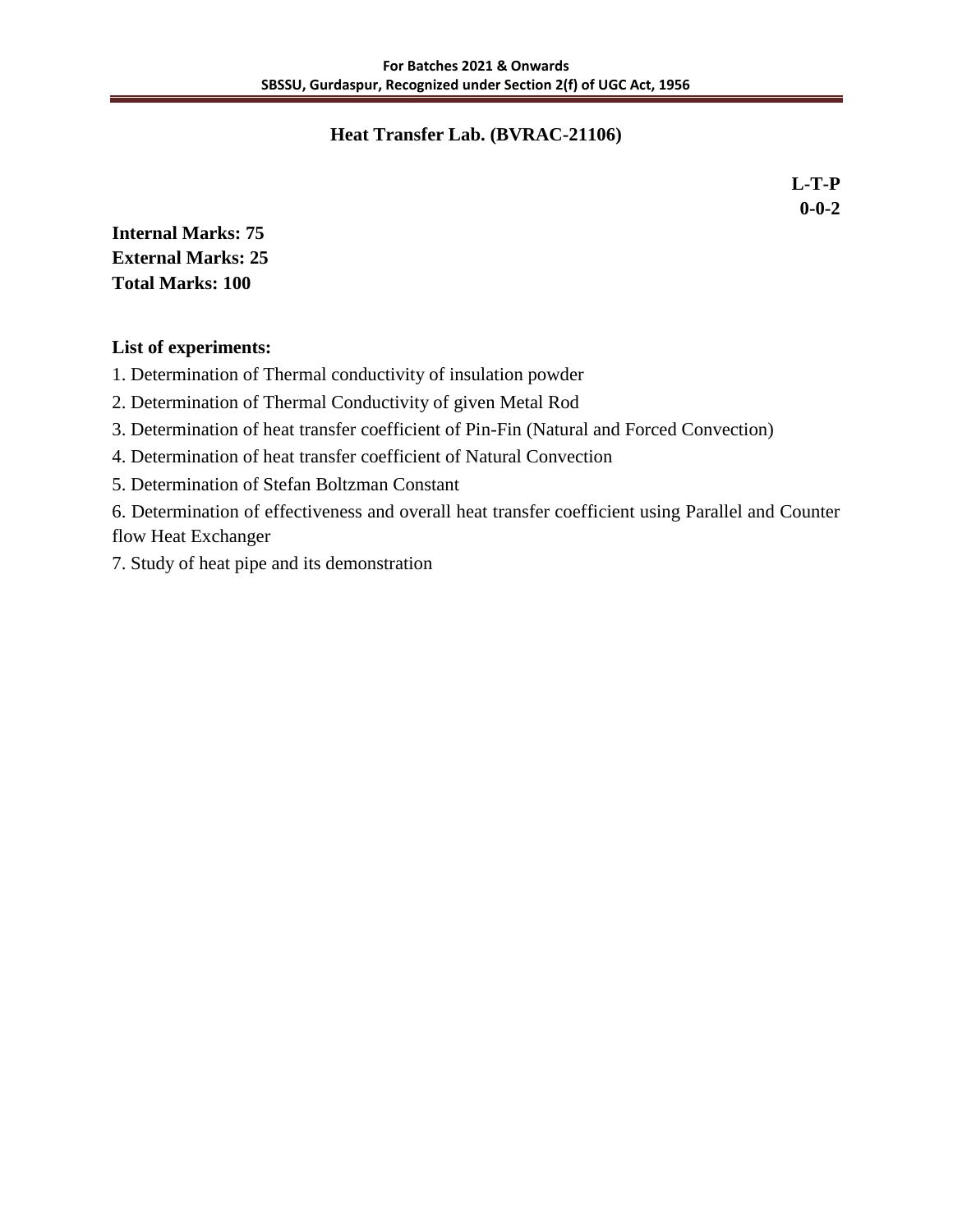#### **Project - I (BVRAC-21107)**

## **Internal Marks: 150 External Marks: 50 Total Marks: 200**

Candidates will make a project related to refrigeration. After making the project, he/she is supposed to have practical knowledge about different parts used in different refrigeration units (domestic & commercial); work related to dismantling & assembly of various parts used in different refrigeration units.

A detailed report will have to be submitted after making the project.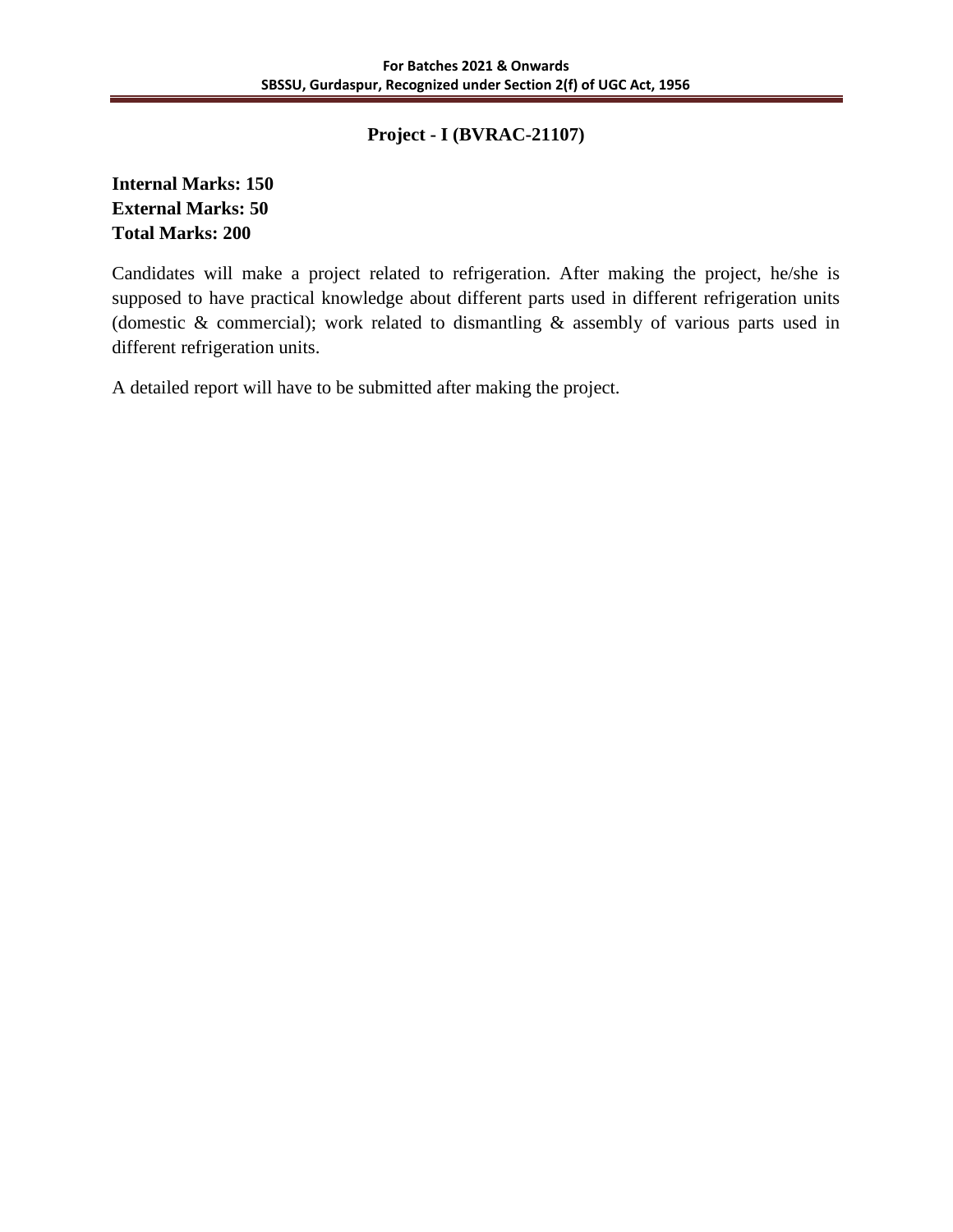## **Second Semester Refrigeration and Air conditioning**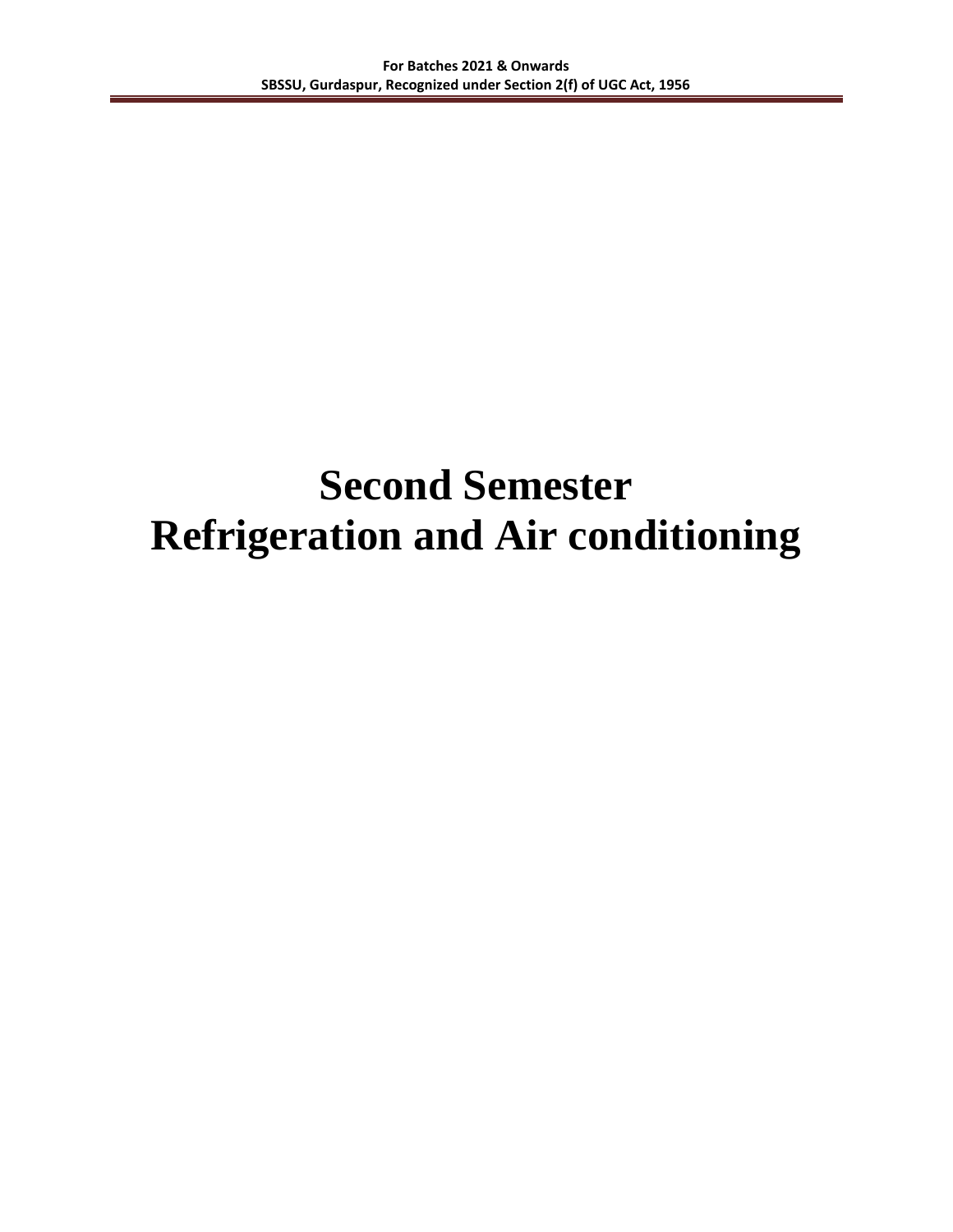#### **Communication Skills in English (BVHU-21201)**

 **L-T-P 3-1-0**

**Internal Marks: 25 External Marks: 75 Total Marks: 100**

### **Unit – I**

**Reading Skills**: Reading Tactics and strategies; Reading purposes–kinds of purposes and associated comprehension; Reading for direct meanings; Reading for understanding concepts, details, coherence, logical progression and meanings of phrases/ expressions.

#### **Activities:**

a) Active reading of passages on general topics

b) Comprehension questions in multiple choice format

c) Short comprehension questions based on content and development of ideas

## **Unit - II**

**Writing Skills**: Guidelines for effective writing; writing styles for application, resume, personal letter, official/ business letter, memo, notices etc.; outline and revision.

#### **Activities:**

a) Formatting personal and business letters.

- b) Organizing the details in a sequential order
- c) Converting a biographical note into a sequenced resume or vice-versa
- d) Ordering and sub-dividing the contents while making notes.
- e) Writing notices for circulation/ boards

#### **Suggested Book:**

- Applying Communication Theory for Professional Life: A Practical Introduction by Dainton and Zelley
- Communication Skills: Sanjay Kumar and Pushap Lata
- On writing well: William Zinsser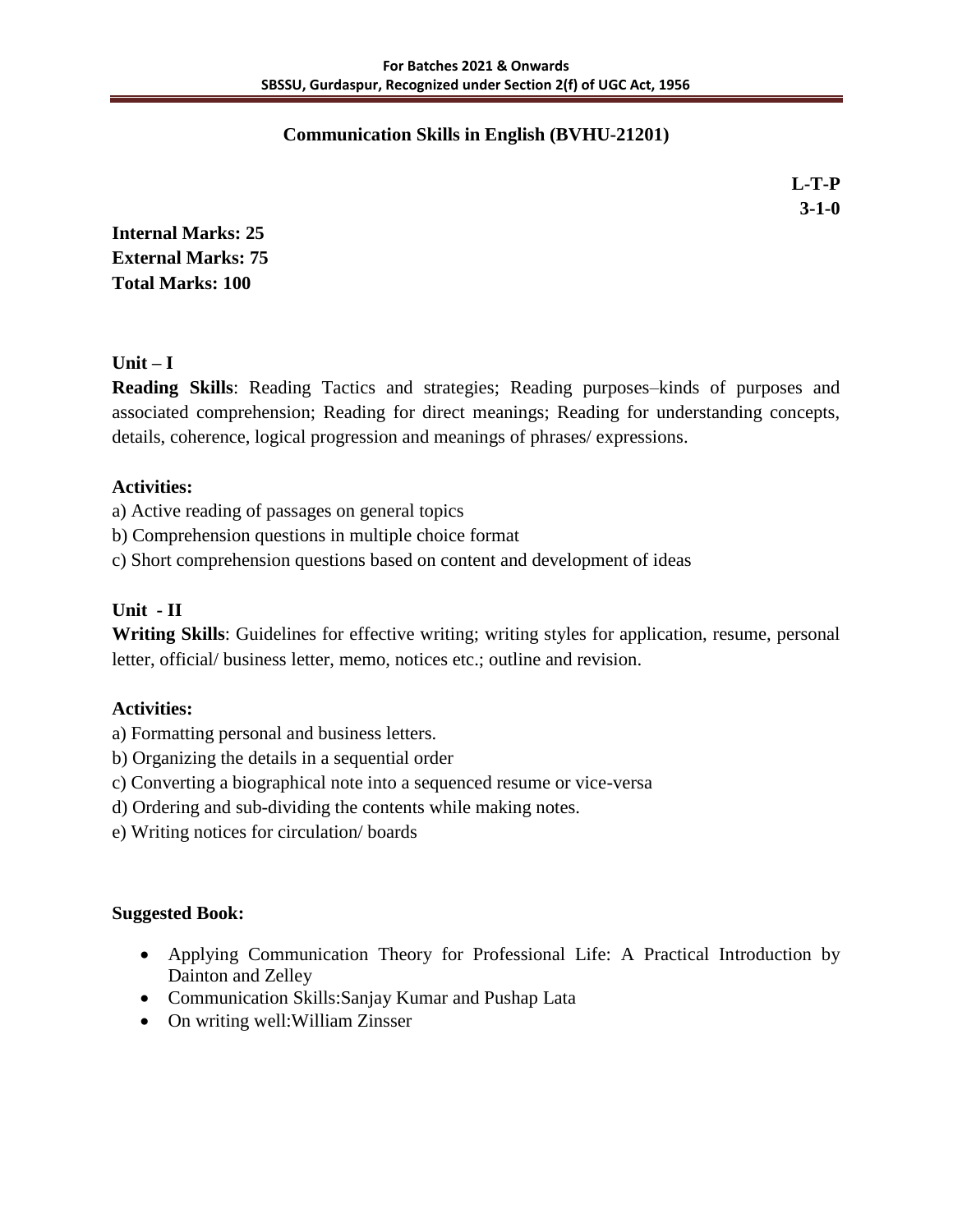## **Workshop Technology (BVRAC-21201)**

 **L-T-P 3-1-0**

## **Internal Marks: 25 External Marks: 75 Total Marks: 100**

Introduction to workshop. Maintenance of workshop tools and machinery. Safety precautions. Usage of various gauges to measure length, mass, volume, speed, temperature and pressure, like: diameter of wire by wire gauge, external and internal diameter by vernier caliper, micrometer, screw gauge, pressure by pressure gauge, etc.

Apart from this general study, contents covered for various shops will be as under:

1. Carpentry Shop Introduction to various types of woods and carpentry tools.

2. Sheet Metal Shop - Practice of measuring, marking, cutting, bending, folding, riveting, soldering, etc.

3. Electrical Shop Practice of wire joints, soldering and de–soldering, brazing, familiarization of voltmeter, ammeter, multi meter, etc.

4. Welding Shop Practice of various joints by Arc Welding, Gas Welding, TIG, MIG and Gas cutting. Types of flames, fluxes, filler rods. Soldering.

5. Machine Shop: Introduction and Practice on Lathe machine, Drilling machines.

6. Fitting shop: Introduction to various types of marking & measuring tools, cutting tools, drilling & tapping practice.

#### **Recommended Books:**

1. Basic Workshop Practice Manual by T Jeyapoovan; Vikas Publishing House (P) Ltd., New Delhi

2. Workshop Technology by Manchanda Vol. I,II,III India Publishing House, Jalandhar.

3. Workshop Technology I,II,III, by S K Hajra, Choudhary and A K Chaoudhary.

4. Workshop Technology by B.S. Raghuwanshi, Dhanpat Rai and Co., New Delhi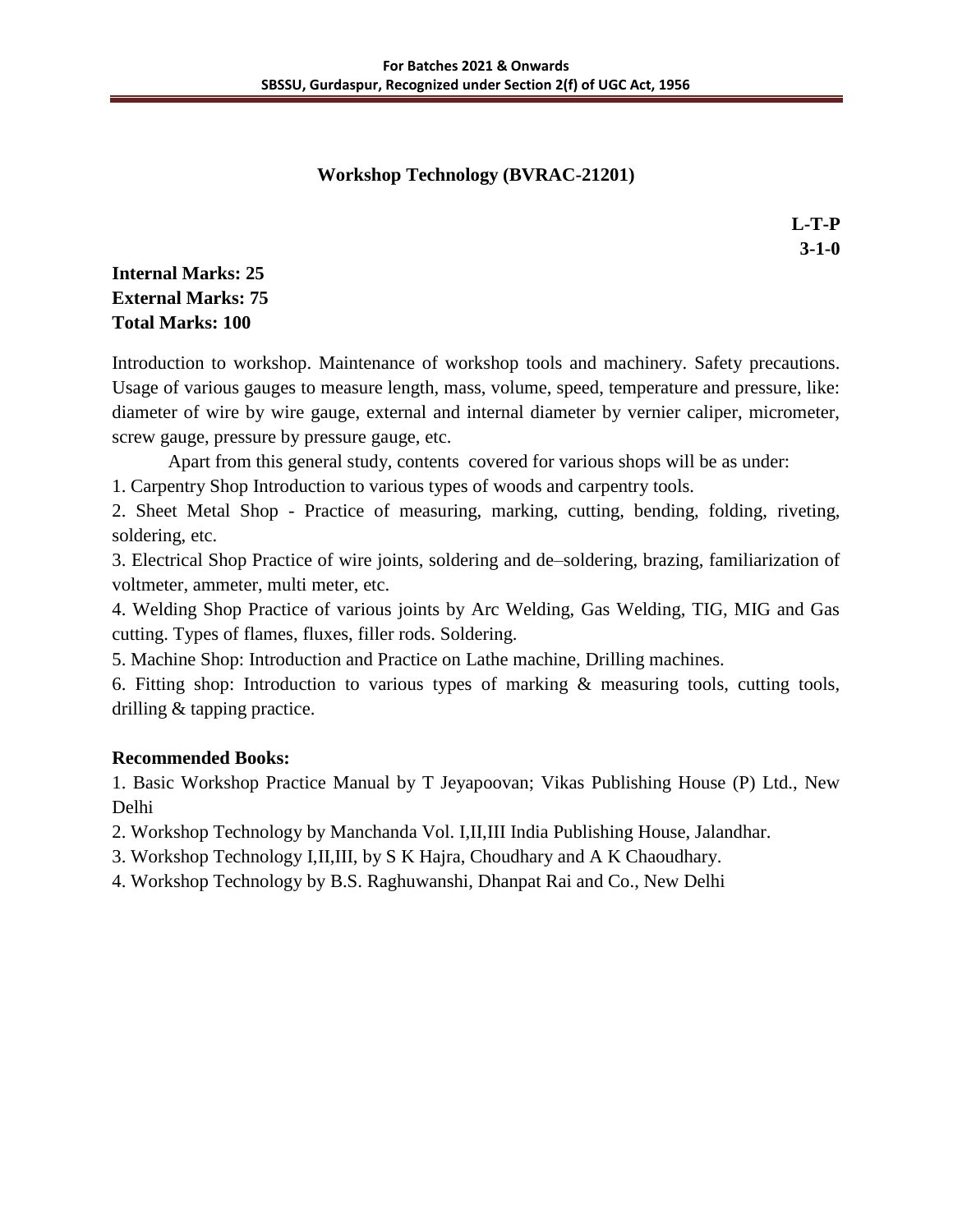#### **Workshop Practice (BVRAC-21202)**

 **L-T-P 0-0-6**

## **Internal Marks: 75 External Marks: 25 Total Marks: 100**

To prepare jobs related to

- Welding
- Electrical work
- Lathe machine
- Sheet Metal/soldering
- Foundry
- Heat treatment
- Fitting shop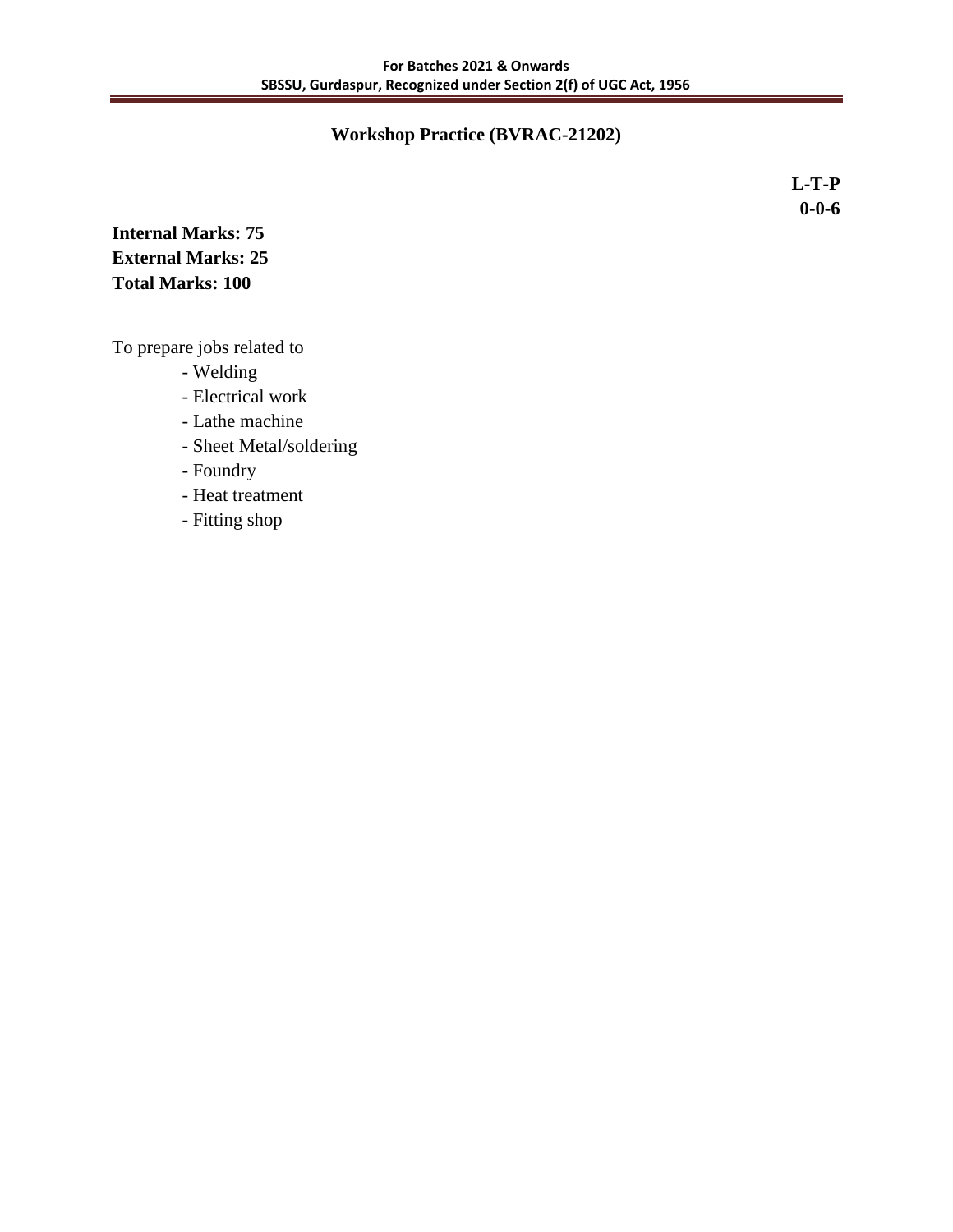### **RAC Piping System (BVRAC-21203)**

 **L-T-P 3-1-0**

## **Internal Marks: 25 External Marks: 75 Total Marks: 100**

**Unit I** 

Codes, Standards and Specifications: Piping codes, ASME codes and standards, ASTM Specifications.

### **Unit II**

Piping Components: Pipe-seamless, welded pipes, pipe sizes, dimensional specifications, material, specifications, pipe ends, pipe fittings, pipe support.

### **Unit III**

valves–gate valve, globe valve, check valve, ball valve, plug valve, butterfly valve, control valve, pressure relief valve, valve, codes and standard, valve size, pressure class rating.

#### **Unit IV**

Viscosity, Reynolds number, friction factor, Darcy Weisback friction factor, friction factor for laminar and turbulent flows, equivalent pipe length, hydraulic radius.

#### **Recommended Books**

1. Piping and Pipeline Calculations Manual by J. Phillip Ellenberger

2. The fundamentals of piping design by Peter Smith.

3. Hand book of Air conditioning and refrigeration by Shan K Wang, McGraw-hill international edition, Singapore.

4. ASHRAE handbook, 2002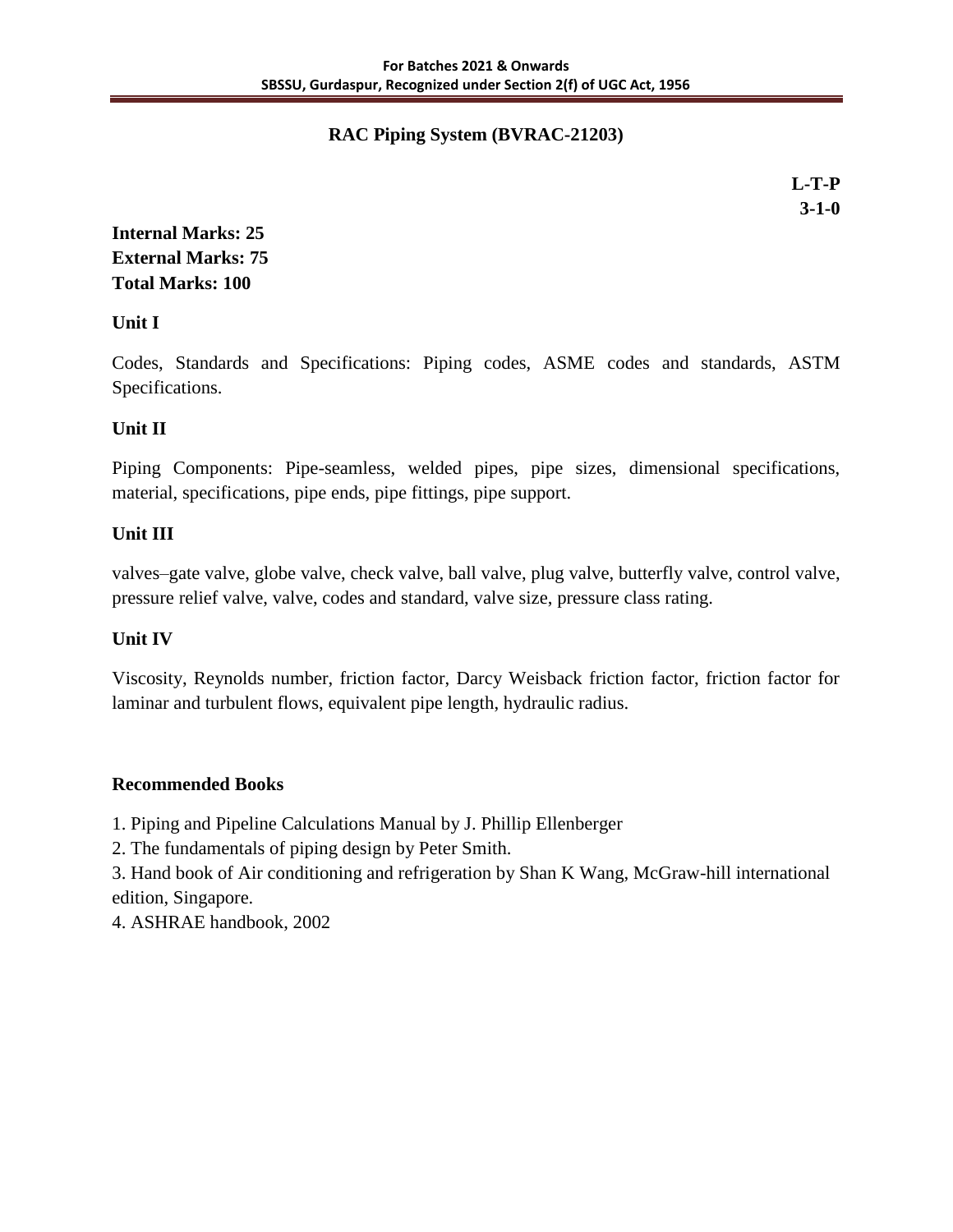#### **Basics of Refrigeration & Air Conditioning–I (BVRAC-21204)**

 **L-T-P 3-1-0**

## **Internal Marks: 25 External Marks: 75 Total Marks: 100**

## **Unit – I**

INTRODUCTION: Its meaning and application, unit of refrigeration; various methods of refrigeration.

### **Unit - II**

REFRIGERATION SYSTEMS: Refrigeration Cycles: Refrigeration, carnot cycle of refrigeration (ideal cycle), Bell-Coleman cycle of refrigeration, their COP Representation of these cycles, in P-V, T-S and P-H diagrams. No numerical problems.

### **Unit – III**

INTRODUCTION of Air-conditioning: Its meaning and general application. Psychrometry: Definition, Composition of air, Daltons law of partial pressure, Gas and Vapour mixture, dry air, wet air, Saturated air, Dry bulb temperature, Wet bulb temperature, Wet bulb depression, Dew point, Dew point depression, Specific humidity, relative humidity, absolute humidity, enthalpy of air.

#### **Unit - IV**

Specific humidity, Degree of saturation, Relative humidity, Absolute humidity, Humid specific volume and humid specific heat, Enthalpy of moist air.

#### **Unit - V**

Vapour absorption refrigeration system, its principles, different types Vapour absorption refrigeration system.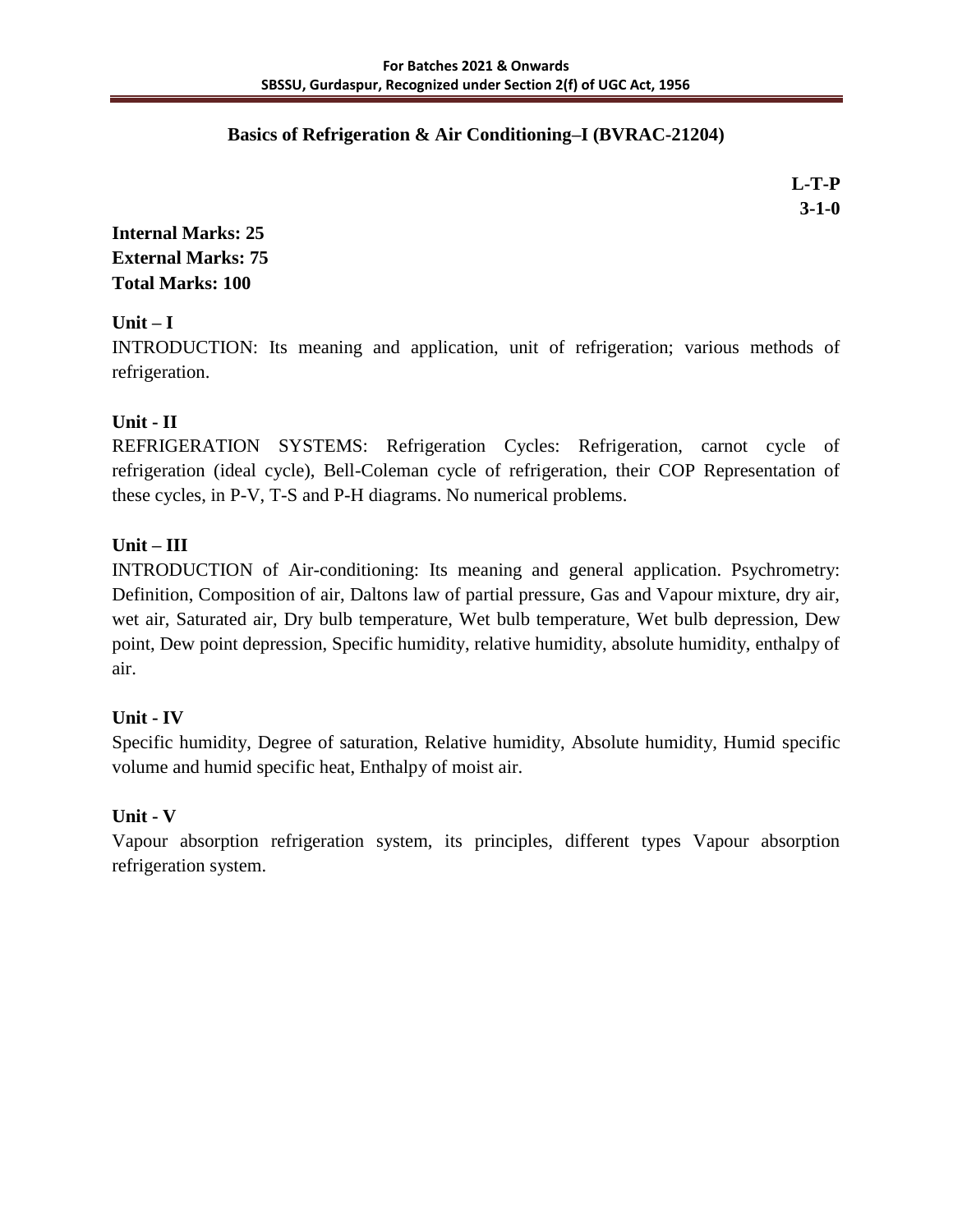#### **RAC Lab.-I (BVRAC-21205)**

 **L-T-P 0-0-2**

**Internal Marks: 75 External Marks: 25 Total Marks: 100**

#### **List of experiments:**

- 1. To Study the vapour compression System.
- 2. Operation of a vapour compression system using refrigeration trainer.
- 3. To study various components of an air-conditioner.
- 4. Operation of an air-conditioner, using air-conditioner trainer.
- 5. To study centralized air-conditioning plant.
- 6. To Study the various control devices e.g. Thermostat, Relays & dryers etc.